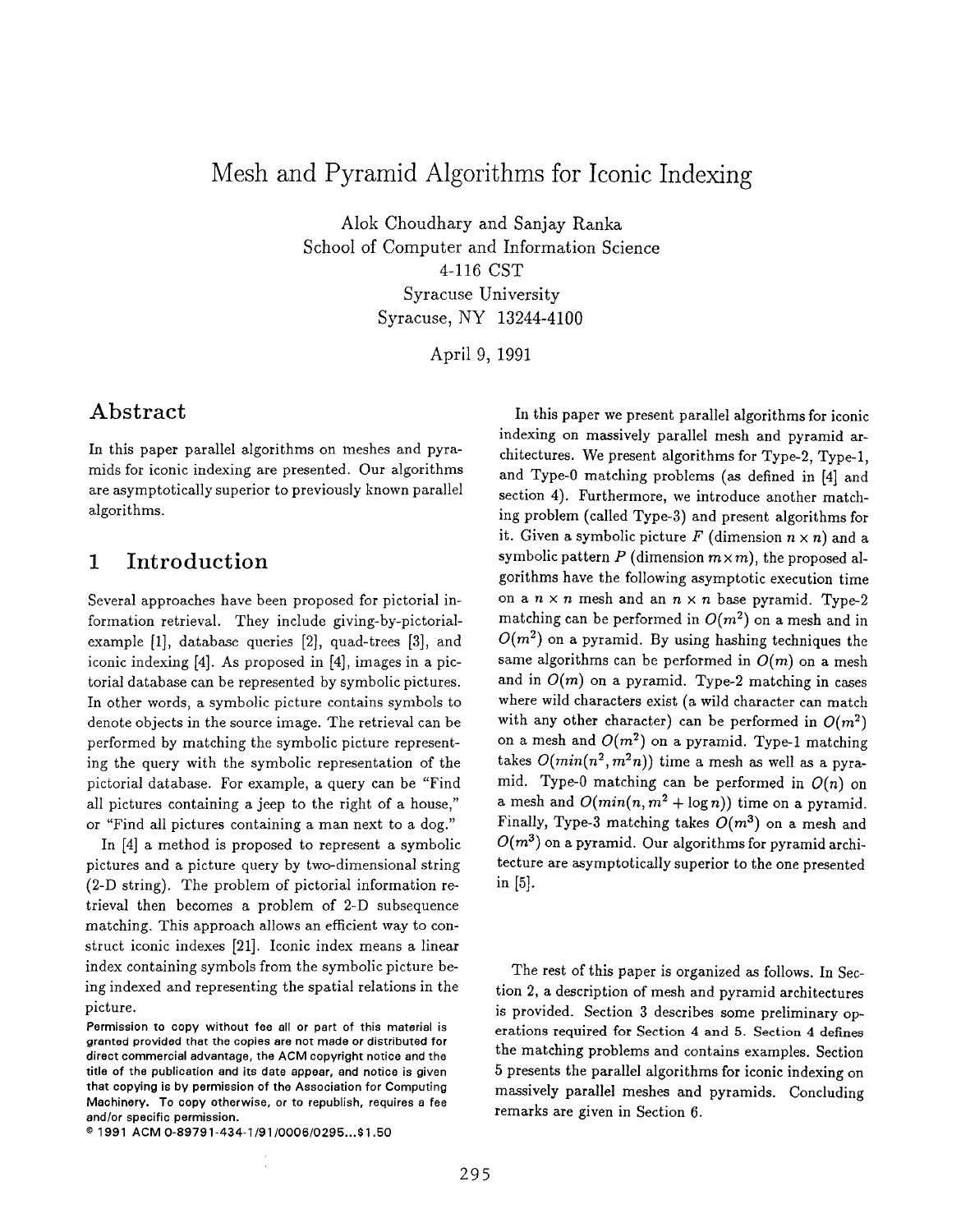ticomputer and the programming notation we use are:

- 1. There are  $P$  processing elements connected together via an interconnection network. Different interconnection networks lead to different SIMD architectures. Each processing element (PE) has a unique index in the range  $[0, P - 1]$ . We shall use brackets
	- ( $\vert$ ]) to index an array and parentheses ( $\vert$  $\vert$ ) to index PEs. Thus,  $A[i]$  refers to the *i*-th element of array A and  $A(i)$  refers to the A register of PE i. Also,  $A[j](i)$  refers to the j-th element of array A in PE i. The local memory in each PE holds data only (i.e., no executable instructions). Hence PEs need to be able to perform only the basic arithmetic operations (i.e., no instruction fetch or decode is needed).
- 2. There is a separate program memory and control unit. The control unit performs instruction sequencing, fetching, and decoding. In addition, instructions and masks are broadcast by the control unit to the PEs for execution. An instruction mask is a boolean function used to select certain PEs to execute an instruction. For example, in the instruction

$$
A(i) := A(i) + 1, \ (i_0 = 1)
$$

 $(i_0 = 1)$  is a mask that selects only those PEs whose index has bit O equal to 1; i.e., odd indexed PEs increment their A registers by 1. Sometimes we shall omit the PE indexing of registers. So, the above statement is equivalent to the statement:

$$
A := A + 1, \ (i_0 = 1).
$$

- 3. We shall consider the following interconnection networks:
	- (a) Mesh: A  $P = n \times n$  mesh connects  $n^2$ PEs that are logically arranged as a twodimensional array (Figure 2) . Each PE has a unique index in the range  $(0...n 1,0 \ldots n-1$ ). PE $(i, j)$  is connected to PE $((i-$ 1) mod  $n, j$ , PE $((i + 1) \text{ mod } n, j)$ , PE $(i, (j -$ 1) mod n), and  $PE(i, (j + 1) \mod n)$ . Sometimes we will use a one-dimensional indexing of the mesh. This is obtained using the standard row major mapping in which  $(i, j)$  is mapped  $in + j$ . A number of mesh-connected computers have been constructed. Examples



Figure 1: An SIMD Multicomputer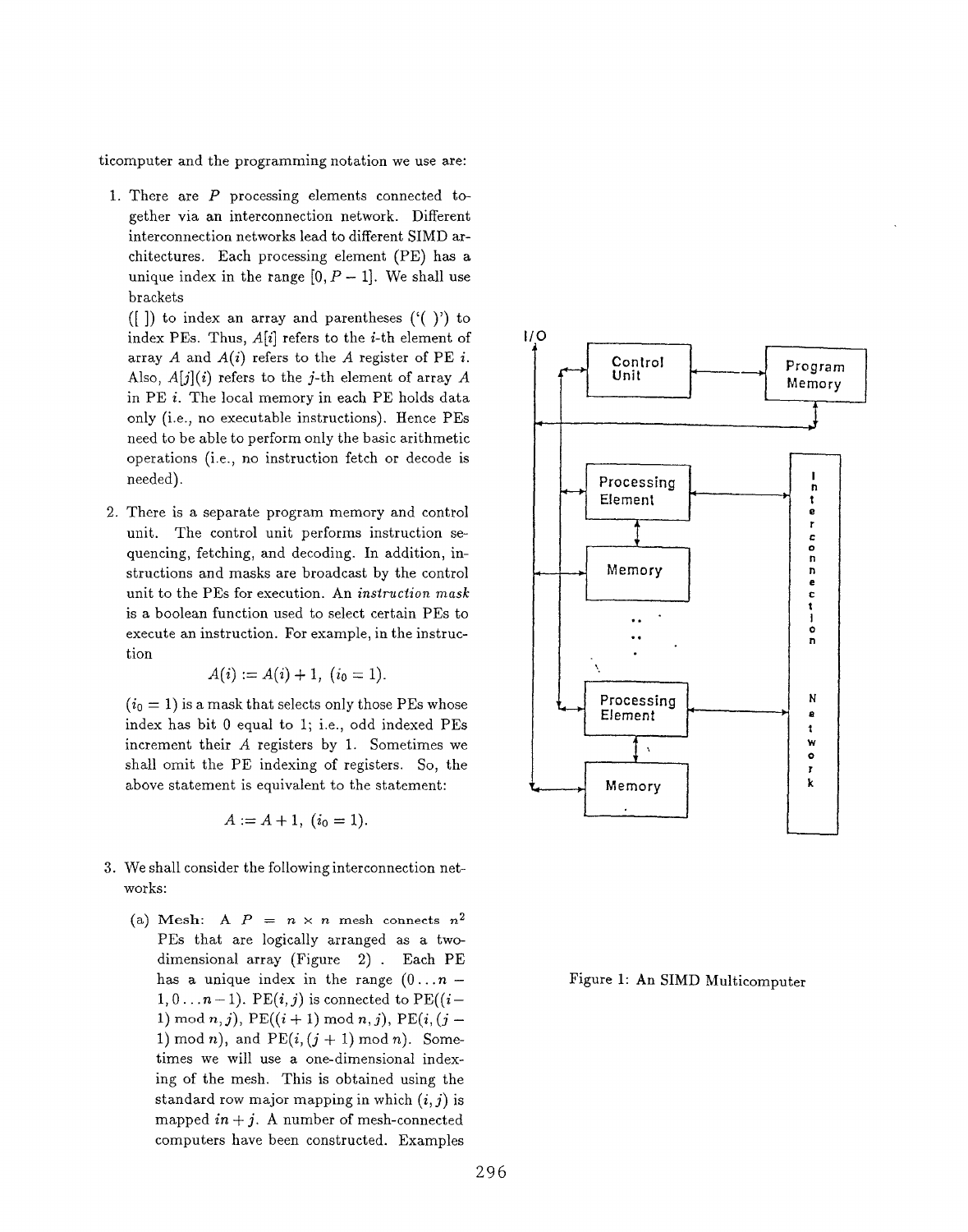standard row major mapping in which  $(i, j)$  is mapped  $in+j$ . A number of mesh-connected computers have been constructed. Examples include the CLIP4 [6,7], the GAPP [8], and the MPP [9,10].

(b) Pyramid: A pyramid with an  $n \times n = 2^{2q}$ base connects  $P = (4n^2 - 1)/3$  processors. These PEs form  $q + 1$  meshes of size  $n \times$  $n, n/2 \times n/2, \ldots, 1 \times 1$ , respectively. These meshes are stacked one on top of the other in decreasing order of size and interconnected as shown in Figure 3. Each PE has a unique index PE $(i, j, k)$ , where  $0 \leq i \leq q$  and  $0 \leq$  $j, k \leq n-1$ . Examples of pyramid computers that have been or are being built include the HCL Pyramid [11,12], the MPP Pyramid [13], the SPHINX [14], and PAPIA [15].

The following relationships can be defined for a pyramid.

- i. The father of the PE  $(l, i, j)$  is the PE  $(l-1, \lceil i/2 \rceil, \lceil j/2 \rceil)$ , where  $0 < l \leq \log n$ and  $0 < i, j < 2<sup>l</sup> - 1$ .
- ii. The sons of the PE  $(l, i, j)$  are the PEs shown)  $(l+1,2i-1,2j-1), (l+1,2i-1,2j),$  $(l + 1, 2i, 2j - 1)$  and  $(l + 1, 2i, 2j)$ , where  $0 \leq l < \log n$ .
- 4. Interprocessor assignments are denoted using th symbol  $\leftarrow$ , while intraprocessor assignments are denoted using the symbol  $:=$ . Thus the assignment statement:

$$
B(i,j) \longleftarrow B(i,(j+1) \bmod n), (i=0)
$$

on a mesh is executed only by those processors in the O-th row. These processors transmit their B register data to the processors on their left.

- ${\mathfrak{b}}.$  In a  $\emph{unit route},$  data may be transmitted from one processor to another if it is directly connected.
- 6. Since the asymptotic complexity of all our algorithms is determined by the number of unit route our complexity analysis will count only these.

#### 2.1 Image Mapping

The image is mapped on the mesh such that  $PE(i, j)$ contains  $I(i, j)$ . For the pyramid, the image is mapped on the base mesh. Thus  $PE(log n, i, j)$  contains  $I(i, j)$ .



Figure 2: A  $4 \times 4$  Mesh (end around connection are not



Figure 3: A 21-Node Pyramid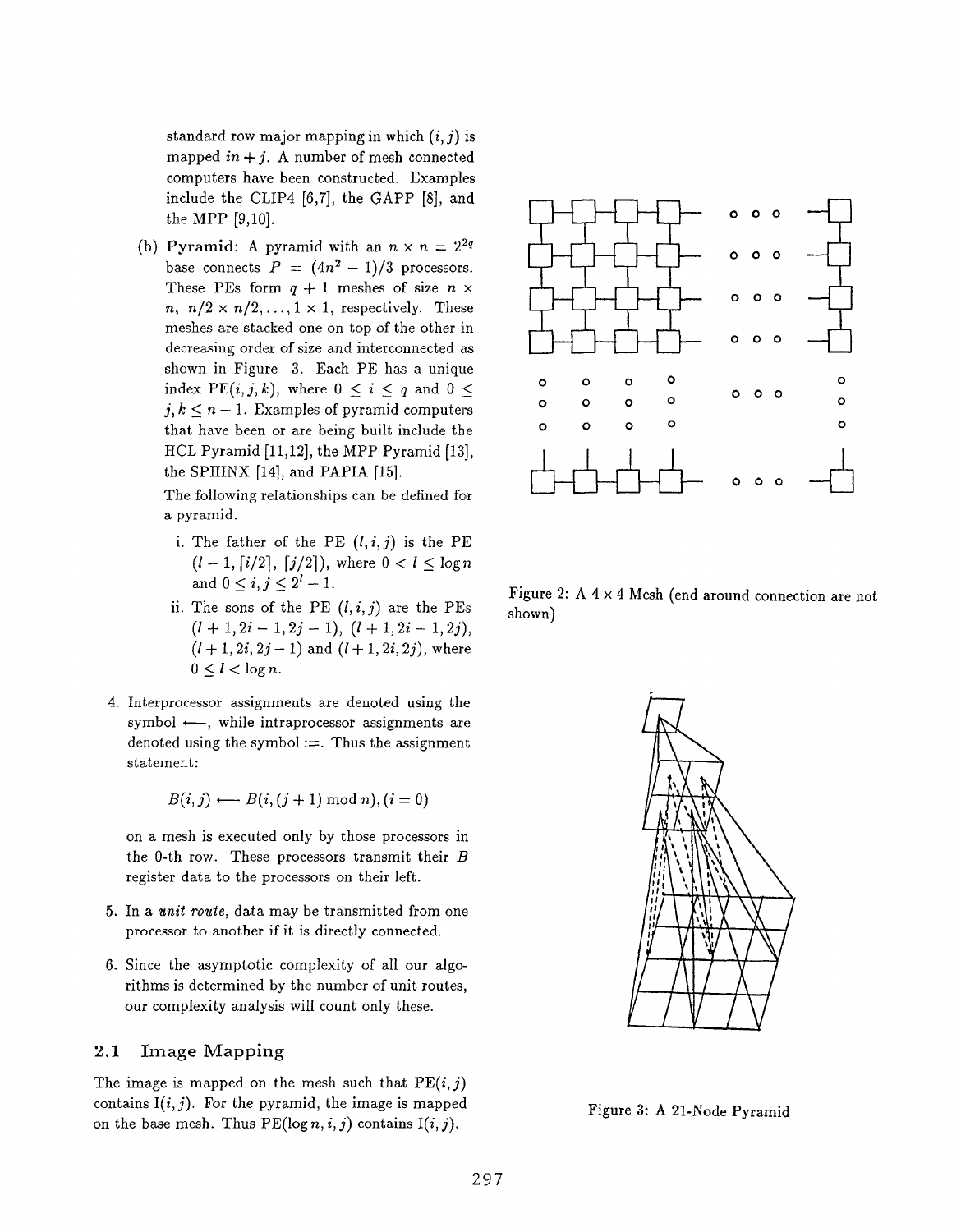### 3 Preliminaries

#### 3.1 Sorting

On a  $n \times n$  mesh sorting can be done in  $O(n)$  time using the algorithm of [22] [10]. The same algorithm can be used to complete sorting on a pyramid in  $O(n)$  time.

#### 3.2 Compress

Assume that each PE has a certain record. Further, the PEs are sorted according to some key on the record. After performing the compress operation duplicate records are combined together and a count field is attached to them which refers to the number of records with that value. For example  $(2, 2, 2, 3, 4, 4, 5, 6)$  is replaced by  $((2, 3), (3, 1), (4, 2), (5, 1), (6, 1), -, -, -),$  where – represents the null symbol. This can be completed in  $O(n)$ time on a mesh and a pyramid by using the algorithms for ranking and concentrating of [17].

#### 3.3 Hashing

As suggested in [23] a hash function can be use to reduce the two-dimensional matching problem into a onedimensional matching. A hash function can be defined as follows :  $h(r) = r \mod q$ , where q is a large prime number and r is the symbol. For a pattern of length  $m$ , each symbol is transformed into an integer and packed into a binary string (integer). This corresponds to writing the symbols as numbers in a  $radix - d$  number system, where  $d$  is the number of possible symbols. The number  $k$  corresponding to a pattern of length  $m$  (say,  $P(i) \cdots P(i+m-1)$  is:

$$
k = ord(P(i) \times d^{m-1}) + ord(P(i+1) \times d^{m-2}) + \cdots + ord(P(i+m-1)
$$
  

$$
k = ord(P(i+m-1)) + d(ord(P(i+m-2)) + \cdots + d(ord(P(i))))
$$

where  $ord(x)$  is the order of the symbol x. Shifting the pattern one position to the right (or down) corresponds to replacing  $k$  by

$$
(k - ord(P(i) \times d^{m-1}) \times d + ord(P(i+m)).
$$

Therefore, obtaining a hash of each block of consecutive patterns of size  $m$  in a string of length  $M$  takes  $O(M + m)$  steps if it is performed sequentially.

### 3.4 Shift

 $SHIFT(A, i)$  shifts the A register data circularly counter-clockwise by  $i$ . It can be performed in |i| unit routes.

#### 3.5 Data Accumulation

For this operation, PE j has an array  $A[0...m-1]$  of size m. The notation  $A[i](j)$  refers to  $A[i]$  in PE j. In addition, each PE has a value in its  $I$  register. After the data accumulation the  $m$  elements of  $A$  in PE  $j$  are such that:

$$
A[i](j) = I((j+i) \bmod P), \ 0 \le i < m, \ 0 \le j < P.
$$

This operation can be performed in  $(m - 1)$  unit routes.

### 3.6 AC Operation

Assume that each PE i has a record  $a_i$ . An AC operation is an associative and commutative operation on all values of  $a_i$  (like  $+, \times,$  or, and). Let \* be an AC operation. The result of the AC operation is  $a_1 * a_2 * \cdots a_P$ . It can be performed on an  $n \times n$  mesh in  $O(n)$  time and  $O(\log n)$  time on an  $n \times n$  base pyramid.

#### 3.7 Merge

Assume that each PE has two records A and B. Consider the case of 4 PEs. Let  $A = (1,3,4,5)$  and  $B =$  $(3,4,5,6)$ . The merge of A and B is  $(1,3,3,4,4,5,5,6)$ . Each PE contains two values. This operation can be completed in  $O(n)$  time on a mesh and a pyramid.

### 3.8 Random Access Read (RAR)

In this formulation an index  $S(i)$  is contained in  $PE(i), 0 \leq i \leq n$ .  $PE(i)$  is to receive data from  $PE(S(i))$ . We shall assume that the data to be transmitted to PE(i) is originally in register  $D(S(i))$ . (D(j) denotes register or memory cell  $D$  in  $PE(j)$ .) Also, if  $PE(i)$  is not to receive data from any other PE, then  $S(i) = \infty$ . Random Access Read can be completed in  $O(n)$  time on a mesh [17] and a pyramid.

### 4 The Matching Problems

Let V be a set of symbols. Each symbol may represent a pictorial object (a named object such as "house," "car,"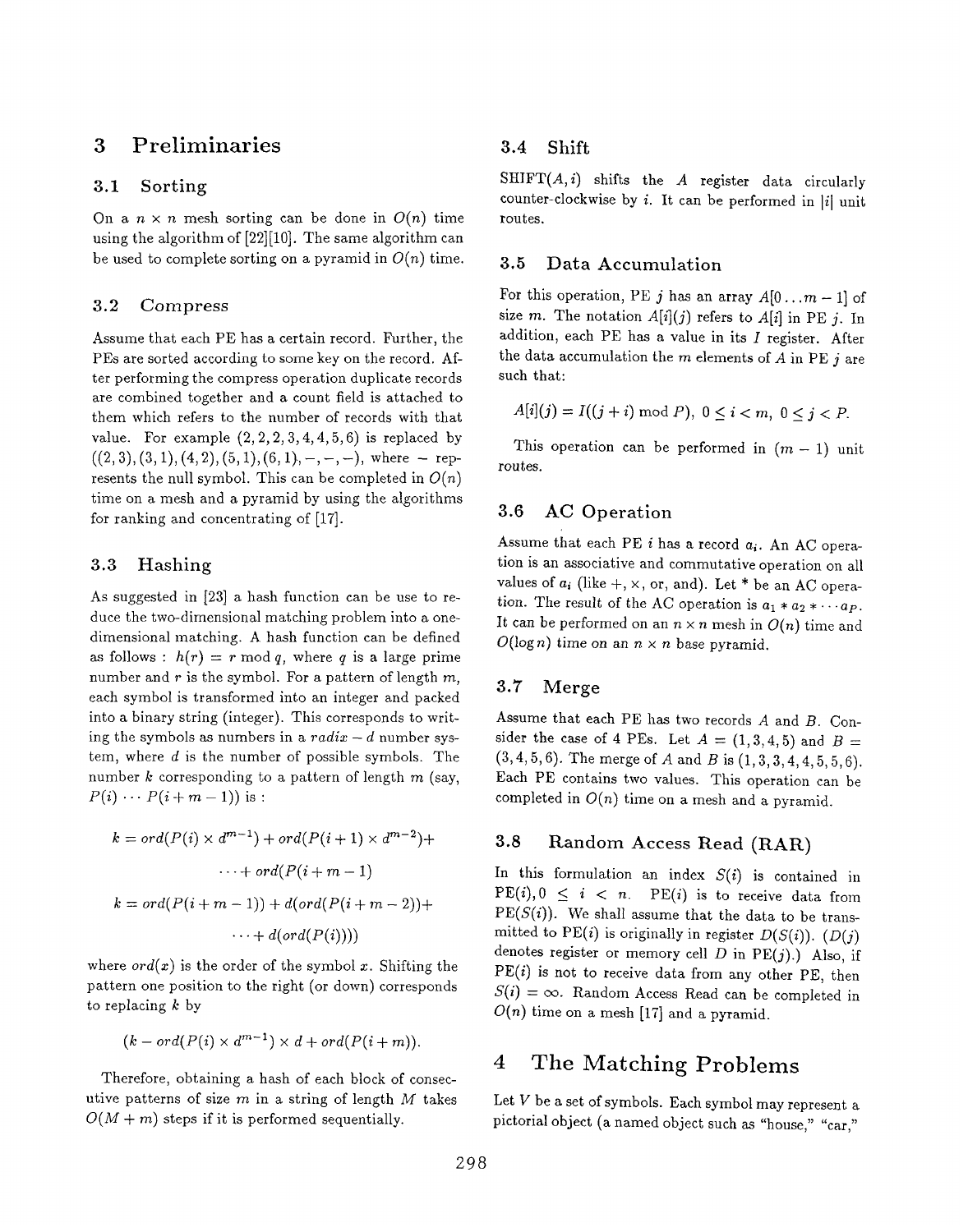etc.) or a part of an object. A symbolic picture is a mapping  $S \times S \longrightarrow W$  where  $S = \{1, 2, ..., n\}$  and W is the power set of V. The null object is denoted by  $\{\}\$ [6].

A symbolic pattern is a mapping  $S \times S \longrightarrow W \cup$  $\{\#$  where " $\#$ " is a wild character, i.e., a "don't care symbol" which matches all the elements in W.

Given a symbolic picture  $F$  and a symbolic pattern P (with dimensions  $n \times n$  and  $m \times m$ , respectively), we want to detect the occurrences of the pattern  $P$  in  $F$ .

In the following we make use of the array-like notation  $F(i, j)$  (resp.  $P(i, j)$ ) to denote the  $(i, j)$ -th element of  $F$  (resp.  $P$ ). Also we will use characters ("a," "b," etc.) as symbols rather than named objects.

An occurrence of a pattern P can be searched for inside the picture, depending on three different criteria. Given a symbolic pattern  $P(m \times m)$  and a symbolic picture  $F(n \times n)$ , P has a type-t  $(t = 0, 1, 2, 1)$  and 3) occurrence in  $F$  if:

 $(t= 2)$  there exists a pair  $(k, l)$  of indices with  $1 \leq k \leq$  $n-m+1$  and  $1 < l < n-m+1$  such that  $F(k, l)$  $P(1,1)$  and

$$
F(k+i-1, l+j-1) = P(i,j)
$$

for 
$$
1 \leq i \leq m
$$
 and  $1 \leq j \leq m$ .

In other words,  $P$  has a type-2 occurrence in  $F$  if it occurs somewhere in  $F$  in its native configuration; this can be viewed as a 2-D pattern-matching problem. Note that the right member of the equality above determines the occurrence of  $P$  in  $F$ .

 $(t=1)$  there exists a pair  $(k, l)$  of indices and two ascending sequences of positive integers  $(x_1, x_2, \ldots, x_{m-1}), (y_1, y_2, \ldots, y_{m-1})$  with  $1 \leq k \leq$  $n - x_{m-1}$  and  $1 \leq l \leq n - y_{m-1}$  such that  $F(k, l) = P(1, 1)$  and

$$
F(k + x_{i-1}, l + y_{j-1}) = P(i, j)
$$

for  $1\leq i\leq m,~1\leq j\leq m$  and  $x_0=y_0=0$ .

In other words, the elements of  $F$ , obtained by intersecting the m rows of F in positions  $(k, k +$  $x_1, \ldots, k + x_{m-1}$  with the m columns in positions  $(l, l + y_1, \ldots, l + y_{m-1})$  determine the elements which form the occurrence of  $P$  in  $F$ . This can potentially lead to an exponential number of matches in a particular row or column, e.g., matching  $a_1 a_2 \ldots a_n$  with  $a_1a_1a_2a_2a_3a_3\ldots a_na_n$ . Thus any algorithm to recognize

$$
F = \left[ \begin{array}{cc} b & d \\ c & a \\ & e \end{array} \right] f2 = \left[ \begin{array}{cc} b & \\ c & a \end{array} \right] f1 = \left[ \begin{array}{cc} c & \\ & e \end{array} \right]
$$

$$
f0=\left[\begin{array}{cc} & b \\ d & \end{array}\right]
$$

Figure 4: Examples of Matching

$$
p = \left[ \begin{array}{cc} t & \# \\ h & l \end{array} \right]
$$

Figure 5: An Example Query (Type-2)

this matching may potentially have to consider exponential possibilities and may take exponential time. We restrict this matching by requiring that  $F(k+x, l+y) \neq$  $P(i, j)$  for  $x_{i-1} < x < x_i, y = 0$  (first row); and  $y_{i-1} < y < y_i, x = 0$  (first column). By a similar argument this matching may have to consider exponential number of matches in the presence of wild cards; and hence may take exponential execution time. We restrict this matching to be without any wild cards.

- $(t= 0)$  each symbolic item i in P occurs in F, and whenever  $i$  occurs  $k$  times in  $P$  it occurs at least  $k$ times in F.
- $(t = 3)$  each symbolic item i in P occurs in a size  $m \times m$ sub-block of  $F$ , and whenever i occurs  $k$  times in P it occurs at least k times in that sub-block.

We say that  $P$  is a type-t subpicture of  $F$  if it has at least one type-t occurrence in  $F(t = 0, 1, 2, 3)$ . For example, in Figure 4 the pictures  $f2$ ,  $f1$ , and  $f0$  are type-0 subpictures of  $F$ ;  $f2$  and  $f1$  are type-1 subpictures of  $f$ ; only  $f2$  is a type-2 subpicture of  $F$ .

#### Examples

Type-2 Query. Figure 5 shows an example of type-2 query. The query is "Find all images containing a house with a lake on the east and a tree on the north."  $#$  represents a wild character that can match with any symbol,

Type-1 Query. In type-1 query we are interested in finding all images in which the symbols in the pattern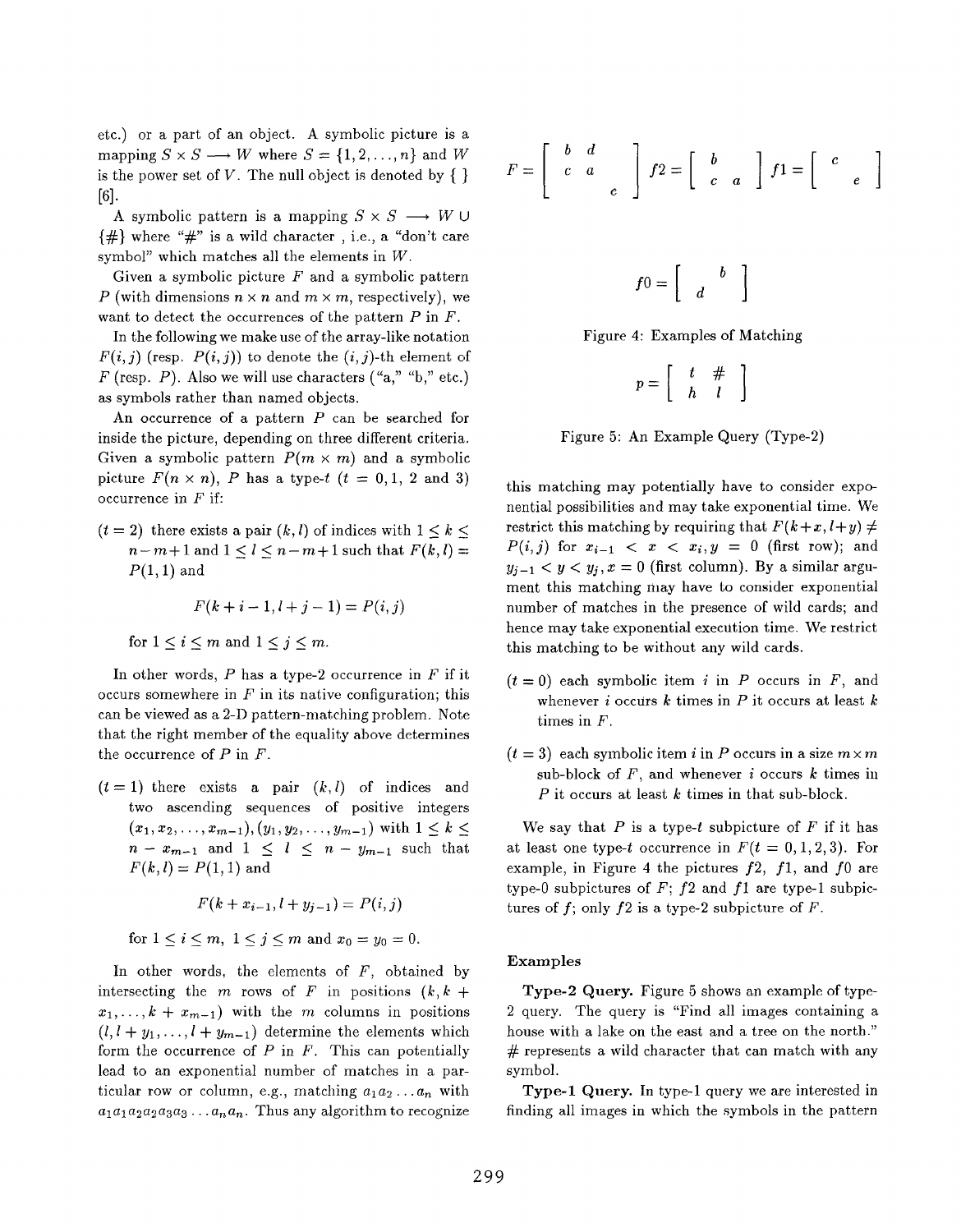$$
(a) \left[\begin{array}{cc} t & \# & a \\ h & \# & l \end{array}\right] (b) \left[\begin{array}{cc} t & \# & \# & a \\ h & \# & \# & l \end{array}\right]
$$

$$
(c)\left[\begin{array}{cc}t&a\\ \#&\#\\ h&l\end{array}\right]
$$

Figure 6: Examples of Type-1 Query

$$
[h \quad l \quad t \quad t]
$$

Figure 7: Example of Type-O Query

maintain alignments between each other but in which the distance between any two symbols is different than in the original pattern. Figure 6 shows an example of type-1 query.

Type-O Query. In type-O query we are interested in finding all the pictures containing specified symbols (objects). For example, the query shown in Figure 7 is "Find all pictures containing at least one house, two trees, and a lake." In such a query, relative positions of symbols do not matter.

Type-3 Query is a variant of type-O query. In this variant we want to find out an  $m \times m$  sub-block of the picture which has at least as many symbols of each kind as an  $m \times m$  pattern. In this query the relative positions of symbols do not matter. However, the locality of the appearance should be limited to  $m \times m$  block.

### 5 Iconic Indexing Algorithms

In this section we describe our results for performing iconic indexing on meshes and pyramids.

#### 5.1 Type-2 Matching

We will classify the type-2 matching into two kinds: the first variation in which no wild cards are allowed (exact matching), and the second variation in which wild cards are allowed.

By using a suitable hashing function a twodimensional matching can be reduced to a onedimensional matching, In this case each symbol in the symbolic query array is replaced by the hash of all the  $m-1$  symbols below it and itself. This computation can be performed on a mesh in parallel in  $O(m)$  time. The same hashing function is used to convert the pattern into a one-dimensional pattern.

Assume that the symbol is stored in register B of each processor and the hashed bit pattern of the m symbols (of the symbol with the processor and  $m-1$  symbols of the processors below it) is to be stored in register A of each processor. In the following algorithm each processor computers m hash values and sends  $m-1$  values to the processors above it. All processors execute in parallel. The following algorithm is given for processor  $P(i, j)$ .

$$
T(i,j):=B(i,j)
$$
  
\n
$$
A(i,j):=(ord(B(i,j))) \mod q
$$
  
\n**for**  $k = 1$  to  $m-1$  **do**  
\n
$$
tmp(i,j) \leftarrow tmp(i+1,j)
$$
  
\n
$$
A(i,j):=(d \times A(i,j)+tmp(i,j)) \mod q
$$

After the above algorithm is executed, each processor's register A contains the hash value of the  $m$  symbols below it including its own symbol. The algorithm takes  $O(m)$  steps to execute.

Once the hashing is performed, the problem is reduced to performing a one-dimensional matching and can be completed in another  $O(m)$  steps. Thus the total time required is  $O(m)$  on a mesh. The same can be performed in  $O(m)$  time on a pyramid.

Theorem 1 Exact matching can be performed on a mesh in  $O(m^2)$  time on a mesh and  $O(m^2)$  on a pyramid by using a variant of template matching algorithm [18]. The amount of memory required per PE is  $O(1)$ .

Theorem 2 With hashing, type-2 exact matching can be performed in  $O(m)$  on a mesh and  $O(m)$  time on a pyramid. The amount of memory required per node is  $O(1)$ .

Theorem 3 With wild cards, the type-2 matching can be performed in  $O(m^2)$  on a mesh and  $O(m^2)$  time on a pyramid. The amount of memory required per PE is  $O(1)$ . This can be done by a variant of template matching algorithm [18]

#### 5.2 Type-1 Matching

A high-level description of the algorithm for computing the type-1 matching is given in Figure 8. Step 1 and Step 2 can be completed in  $O(m)$  time. Steps 3 and 4 can be completed in  $O(n)$  time. Step 5 can be completed in  $O(m^2n)$  time. Step 5 can also be complet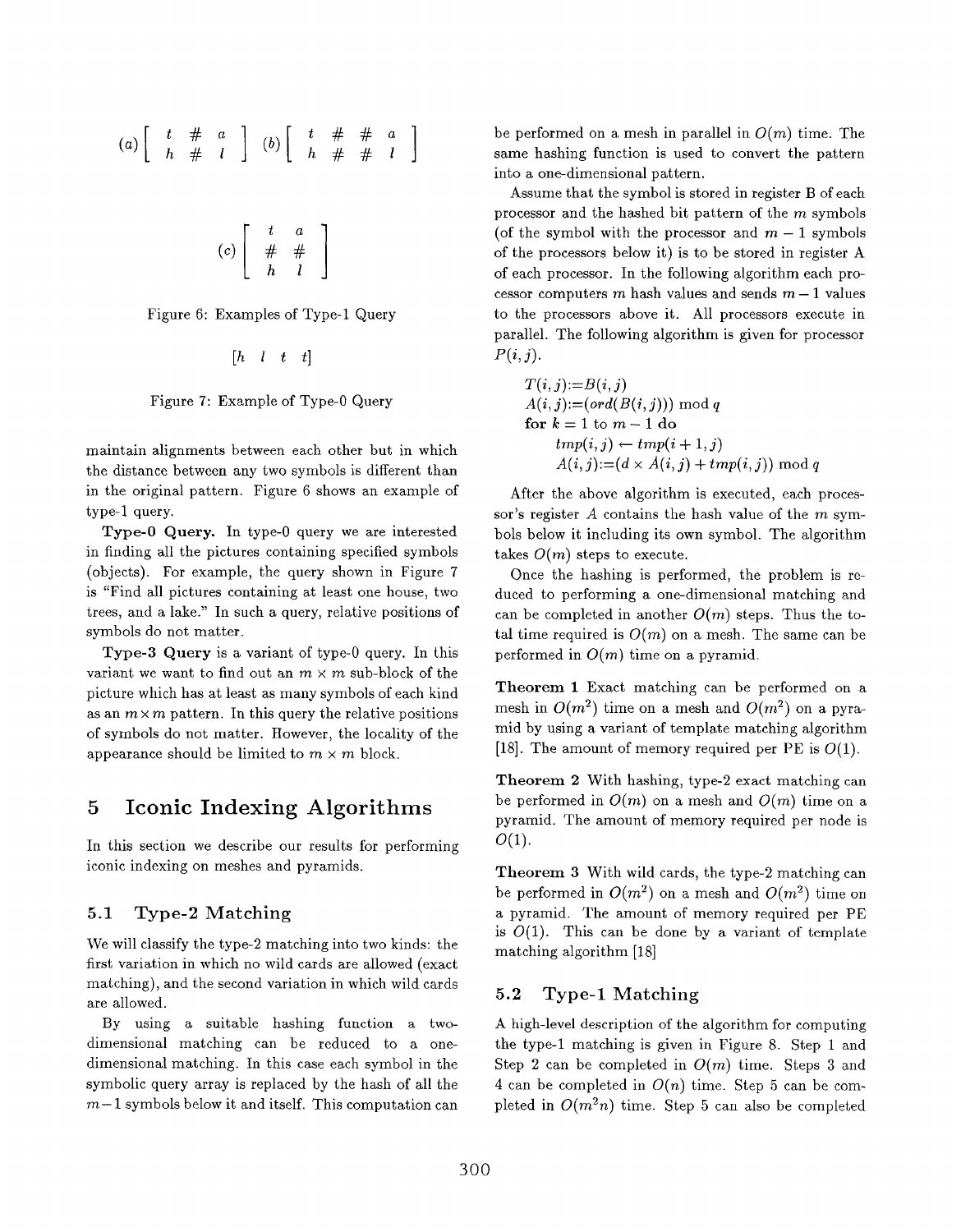in  $O(n^2)$  by passing the whole image through every PE. This requires storing the whole pattern in every PE. The amount of memory required is  $O(m^2)$ .

Theorem 4 Type-1 matching can be completed in  $O(m^2n)$  time on a mesh and a pyramid using  $O(m)$ memory per PE. It can also be completed in  $O(n^2)$  time using  $O(m^2)$  amount of memory.

#### 5.3 Type-O Matching

In type-0 matching we are supposed to find out whether the symbols appearing in the pattern also appear in the picture. This can be performed by the algorithm in Figure 9.

Steps 1, 2, 3, and 4 require  $O(n)$ ,  $O(n)$ ,  $O(m)$  and  $O(m)$  time, respectively. Step 5 requires  $O(n)$  time. Steps 6 and 7 require  $O(1)$  time. Step 8 requires  $O(n)$ time on a mesh and  $O(\log n)$  time on a pyramid.

Theorem 5 If the pattern is already stored in the PEs, type-0 matching can be completed in  $O(n)$  time of a mesh and a pyramid. The amount of memory required is  $O(1)$ . If the pattern is in the controller the total time is  $O(n + m^2)$  on a mesh and on a pyramid.

There is another possible algorithm for pyramids. The pattern is first sorted. After sorting, the pattern values are broadcast to all the PEs in a pipelined fashion. At every step the PEs find a match with the current pattern value. The output of each PE is 1, if there is a match. These values are added up in a pyramid and sent back to the corresponding PE. There is a pipeline of result summed up and results sent down. This can be completed in  $O(m^2 + \log n)$  time. At the end of this stage, each PE compares the (symbol, count) with the corresponding (pat-symbol, count) and outputs a 1 appropriately. An and of all the PEs having patsymbol gives the desired result. The total time required is  $O(m^2 + \log n)$ . The complexity of the algorithm is independent of the fact whether the pattern is already loaded on the pyramid or not.

### 5.4 Type-3 Matching

Type-3 matching is a variant of type-O matching. In this variant we want to find out an  $m \times m$  sub-block of the picture which has at least as many symbols of each kind as an  $m \times m$  pattern. There is a potential match at every sub-block of size  $m \times m$  starting at  $0 \leq i, j \leq n$  $n - m + 1$ . The algorithm consists of  $m<sup>2</sup>$  stages. Each

- Step 1: Broadcast  $PAT[0...m-1, 0]$  to all PEs. Each PE stores them in  $C[0...m-1]$ .
- Step 2: Broadcast  $PAT[0, 0...m-1]$  to all PEs. Each PE stores them in  $R[0...m-1]$ .

### Step 3:

 $CMATCH: = FALSE$  $I1(i, j) := I(i, j)$  $b:=0$ for  $a=0$  to  $n-1$  do if not CMATCH then if  $C[b] = I1$  then  $b:=b+1$ CMATCHARRAY  $[b] := a$ if  $(b = m)$  then CMATCH:  $=$  TRUE.  $I1(i, j) \longleftarrow I1(i, (j + 1) \mod n)$ end;

- CMATCH := CMATCH and  $(I(i,j) = C[0])$
- Step 4: Same as Step 3 but along rows. The result is stored in RMATCH and RMATCHARRAY  $[1 \ldots m]$ .

#### Step 5: MATCH-RMATCH and CMATCH

for 
$$
a := 1
$$
 to  $m$  do  
\nfor  $b := 1$  to  $m$  do  
\nBROADCAST PAT[ $a, b$ ] to all PEs  
\nStore it in PAT  
\n $S(i, j) := (i + RMATCHARRAY[a], j +$   
\nCMATCHARRAY[b])  
\n $D(i, j) := I(i, j)$   
\nRAR  
\nMATCH :=MATCH and  $(D(i, j) = PAT)$   
\nend  
\nend

Figure 8: Type-1 Matching Algorithm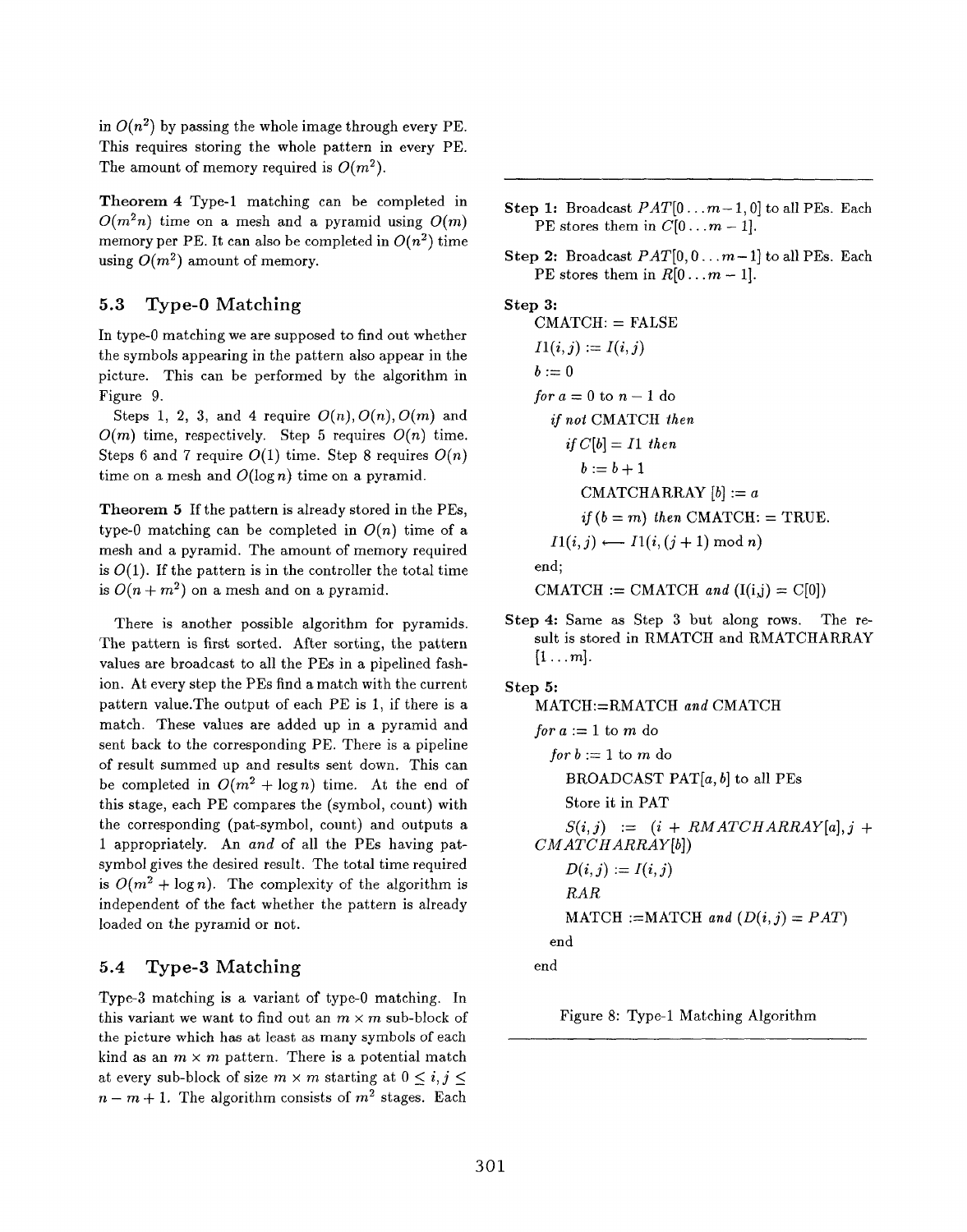- Step 1:  $[SORT]$  Sort the elements of the picture  $I$  and store the result in  $S$  (in a snakelike order).
- Step 2: [COMPRESS] Perform the compress operation on S. Each processor stores the result as

A{ SYMBOL, COUNT, 1}.

- $\mathsf{Step 3:}$  [SORT] Sort the elements of the pattern P and store the result in  $T$  (in a snakelike order).
- Step 4: [COMPRESS] Perform the compress operation on T. Each processor stores the result as

 $B$ {SYMBOL, COUNT,  $0$ }.

- Step 5: [MERGE]  $C = \text{MERGE}(A, B)$ . Each processor has at most two tuples (the last few may have null tuples). Let these tuples be represented by  $C1$ and C2, respectively. The first two fields represent the symbol and its occurrences respectively (in the picture or pattern). The third field of  $C$  represents whether the tuple is from pattern or picture (0 or 1).
- Step 6:  $X \leftarrow C2$  (LEFT) where LEFT represents the left PE in the snakelike order.

#### Step 7:

$$
MATCH:=TRUE
$$
  
\nif C1. {3} = 0 then  
\nif not((X. {1} = C1. {1}) and (X. {2} \ge C1. {2})))  
\nthen MATCH:=FALSE  
\nif C2. {3} = 0 then  
\nif not ((C2. {1} = C1. {1})) and (C1. {2} \ge C2. {2})))  
\nthen MATCH:=FALSE

Step 8: Perform an AC operation (and) on MATCH.

Figure 9: Type-O Matching Algorithm

stage is similar to the one given in Figure 9. Each of the steps of Figure 9 are performed in an  $m \times m$  subblock. We assume that each  $m \times m$  sub-block contains a copy of the pattern (This can be loaded in  $O(m^2)$  time if required). Thus one stage can be completed in  $O(m)$ amount of time. This gives possible matches for the top left hand corner for each sub-block. This algorithm has to be applied  $m^2$  number of times by choosing suitable sub-block boundaries at every stage so that the match is found for all possible  $n^2$  points. The complexity of the resultant algorithm is  $O(m^3)$  on a mesh (including the initial loading). It can be completed in the same amount of time on the pyramid.

Theorem 6 Type-3 matching can be completed in  $O(m^3)$  on a mesh and  $O(m^3)$  on a pyramid. The amount of memory required per PE is  $O(1)$ .

### 6 Conclusions

In this paper we have presented algorithms for iconic indexing on pyramids and meshes. Our algorithms are asymptotically superior to the algorithms presented in [16]. In many cases our algorithms are optimal. We are currently implementing these algorithms on the Connection Machine.

### 7 Acknowledgments

The work of Professor Alok Choudhary was supported in part by the Engineering Foundation grant no. 3537143.

The authors would like to thank Ms. Elaine Weinman for converting the handwritten text of this paper into IAT<sub>EX</sub>.

### References

- [1] N. S. Unang and K. S. Fu. "Query-by-pic example." Proc. COMPSAC 79, IEEE Comput. SOC. (1979), 325-330.
- [2] S. K. Chang and T. Kunii. "Pictorial database systems." Computer (special issue on pictorial information systems). S. K. Chang, Ed. (Nov. 1981), 13-21.
- [3] H. Samet. 'The quadtree and related data structures." ACM Comput. Survey, vol. 16, no. 2 (June 1984), 187-260.